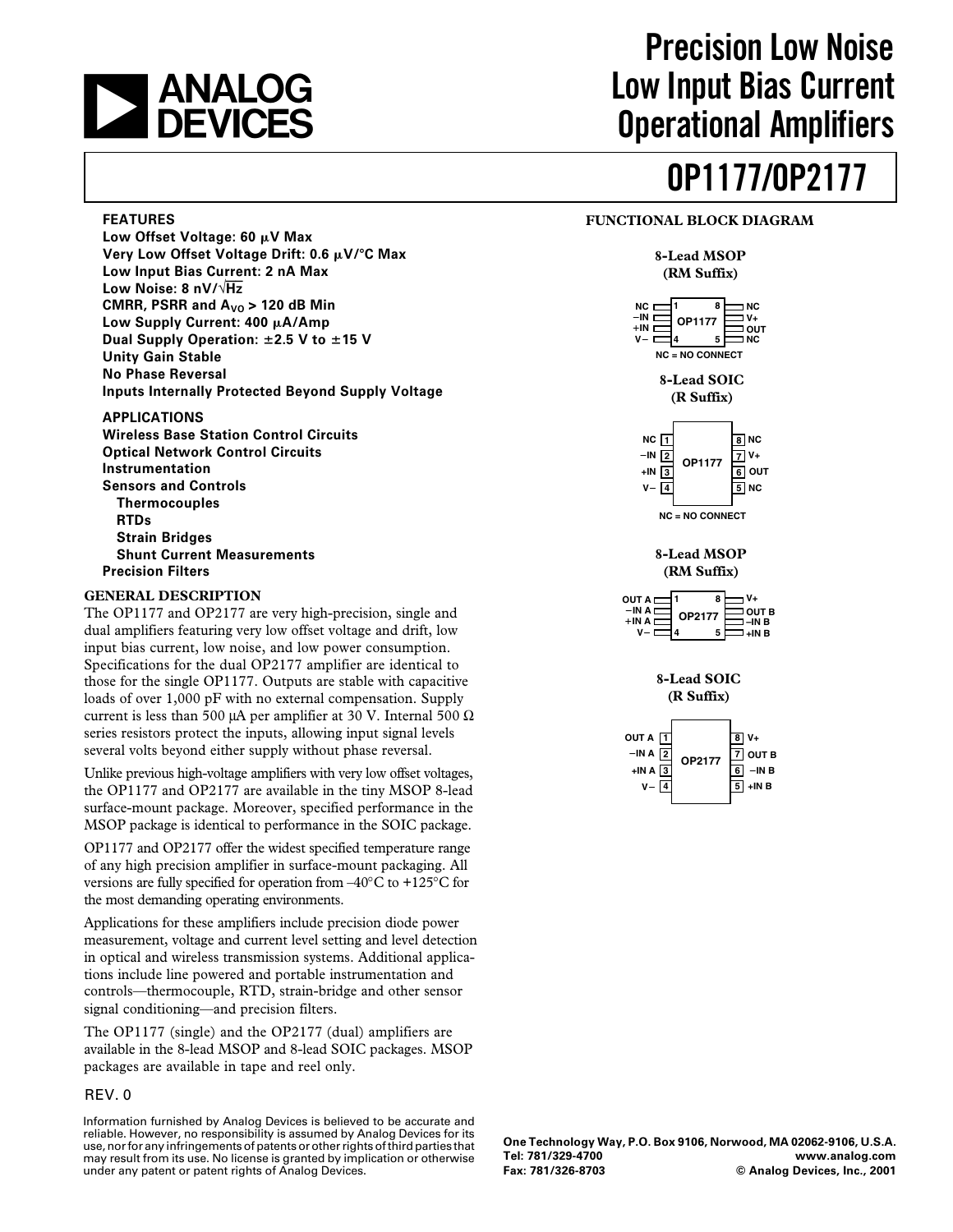# **OP1177/OP2177-SPECIFICATIONS** (@  $V_s = \pm 5.0$  V,  $V_{\text{CM}} = 0$  V,  $T_A = 25^{\circ}$ C, unless otherwise noted.)

| Parameter                                                                                                                                                                                                                                    | <b>Symbol</b>                                                                                                  | <b>Conditions</b>                                                                                                                                                                                                                                                                                            | Min                                           | $Typ*$                                                           | Max                                              | Unit                                                                             |
|----------------------------------------------------------------------------------------------------------------------------------------------------------------------------------------------------------------------------------------------|----------------------------------------------------------------------------------------------------------------|--------------------------------------------------------------------------------------------------------------------------------------------------------------------------------------------------------------------------------------------------------------------------------------------------------------|-----------------------------------------------|------------------------------------------------------------------|--------------------------------------------------|----------------------------------------------------------------------------------|
| <b>INPUT CHARACTERISTICS</b><br>OP1177<br>Offset Voltage<br>OP2177<br>OP1177/OP2177<br>Input Bias Current<br>Input Offset Current<br>Input Voltage Range<br>Common-Mode Rejection Ratio<br>Large Signal Voltage Gain<br>Offset Voltage Drift | $V_{OS}$<br>$V_{OS}$<br>$V_{OS}$<br>$I_{B}$<br>$I_{OS}$<br><b>CMRR</b><br>$A_{VO}$<br>$\Delta V_{OS}/\Delta T$ | $-40^{\circ}$ C < T <sub>A</sub> < +125°C<br>$-40^{\circ}$ C < T <sub>A</sub> < +125°C<br>$-40^{\circ}$ C < T <sub>A</sub> < +125°C<br>$V_{CM}$ = -3.5 V to +3.5 V<br>$-40^{\circ}$ C < T <sub>A</sub> < +125°C<br>$R_L = 2 k\Omega$ , $V_O = -3.5 V$ to +3.5 V<br>$-40^{\circ}$ C < T <sub>A</sub> < +125°C | $-2$<br>$-1$<br>$-3.5$<br>120<br>118<br>1,000 | 15<br>15<br>25<br>$+0.5$<br>$+0.2$<br>126<br>125<br>2,000<br>0.2 | 60<br>75<br>100<br>$+2$<br>$+1$<br>$+3.5$<br>0.7 | $\mu$ V<br>$\mu$ V<br>$\mu$ V<br>nA<br>nA<br>V<br>dB<br>dB<br>V/mV<br>$\mu$ V/°C |
| OUTPUT CHARACTERISTICS<br>Output Voltage High<br>Output Voltage Low<br>Output Current                                                                                                                                                        | $V_{OH}$<br>$V_{OL}$<br>$I_{OUT}$                                                                              | $I_L = 1$ mA, $-40^{\circ}C < T_A < +125^{\circ}C$<br>$I_L = 1$ mA, $-40^{\circ}C < T_A < +125^{\circ}C$<br>$V_{DROPOUT}$ < 1.2 V                                                                                                                                                                            | $\overline{4}$                                | 4.1<br>$-4.1$<br>±10                                             | $-4$                                             | V<br>V<br>mA                                                                     |
| POWER SUPPLY<br>Power Supply Rejection Ratio<br>OP1177<br>OP2177<br>Supply Current/Amplifier                                                                                                                                                 | <b>PSRR</b><br><b>PSRR</b><br>$I_{SY}$                                                                         | $V_s = \pm 2.5$ V to $\pm 15$ V,<br>$-40^{\circ}$ C < T <sub>A</sub> < +125°C<br>$V_s = \pm 2.5$ V to $\pm 15$ V,<br>$-40^{\circ}$ C < T <sub>A</sub> < +125°C<br>$VO = 0 V$<br>$-40^{\circ}$ C < T <sub>A</sub> < +125°C                                                                                    | 120<br>115<br>118<br>114                      | 130<br>125<br>121<br>120<br>400<br>500                           | 500<br>600                                       | dB<br>dB<br>dB<br>dB<br>μA<br>μA                                                 |
| DYNAMIC PERFORMANCE<br><b>Slew Rate</b><br>Gain Bandwidth Product                                                                                                                                                                            | <b>SR</b><br><b>GBP</b>                                                                                        | $R_L = 2 k\Omega$                                                                                                                                                                                                                                                                                            |                                               | 0.7<br>1.3                                                       |                                                  | $V/\mu s$<br><b>MHz</b>                                                          |
| <b>NOISE PERFORMANCE</b><br>Voltage Noise<br><b>Voltage Noise Density</b><br><b>Current Noise Density</b>                                                                                                                                    | $e_n p-p$<br>$\mathbf{e}_{\rm n}$<br>$1_{n}$                                                                   | 0.1 Hz to 10 Hz<br>$f = 1$ kHz<br>$f = 1$ kHz                                                                                                                                                                                                                                                                |                                               | 0.4<br>7.9<br>0.2                                                | 8.5                                              | $\mu V$ p-p<br>$nV/\sqrt{Hz}$<br>$pA/\sqrt{Hz}$                                  |
| MULTIPLE AMPLIFIERS<br><b>CHANNEL SEPARATION</b>                                                                                                                                                                                             | $C_{S}$                                                                                                        | DC<br>$f = 100$ kHz                                                                                                                                                                                                                                                                                          |                                               | 0.01<br>$-120$                                                   |                                                  | $\mu V/V$<br>dB                                                                  |

NOTES

\*Typical values cover all parts within one standard deviation of the average value. Average values, given in many competitors datasheets as "typical," give unrealistically low estimates for parameters that can have both positive and negative values.

Specifications subject to change without notice.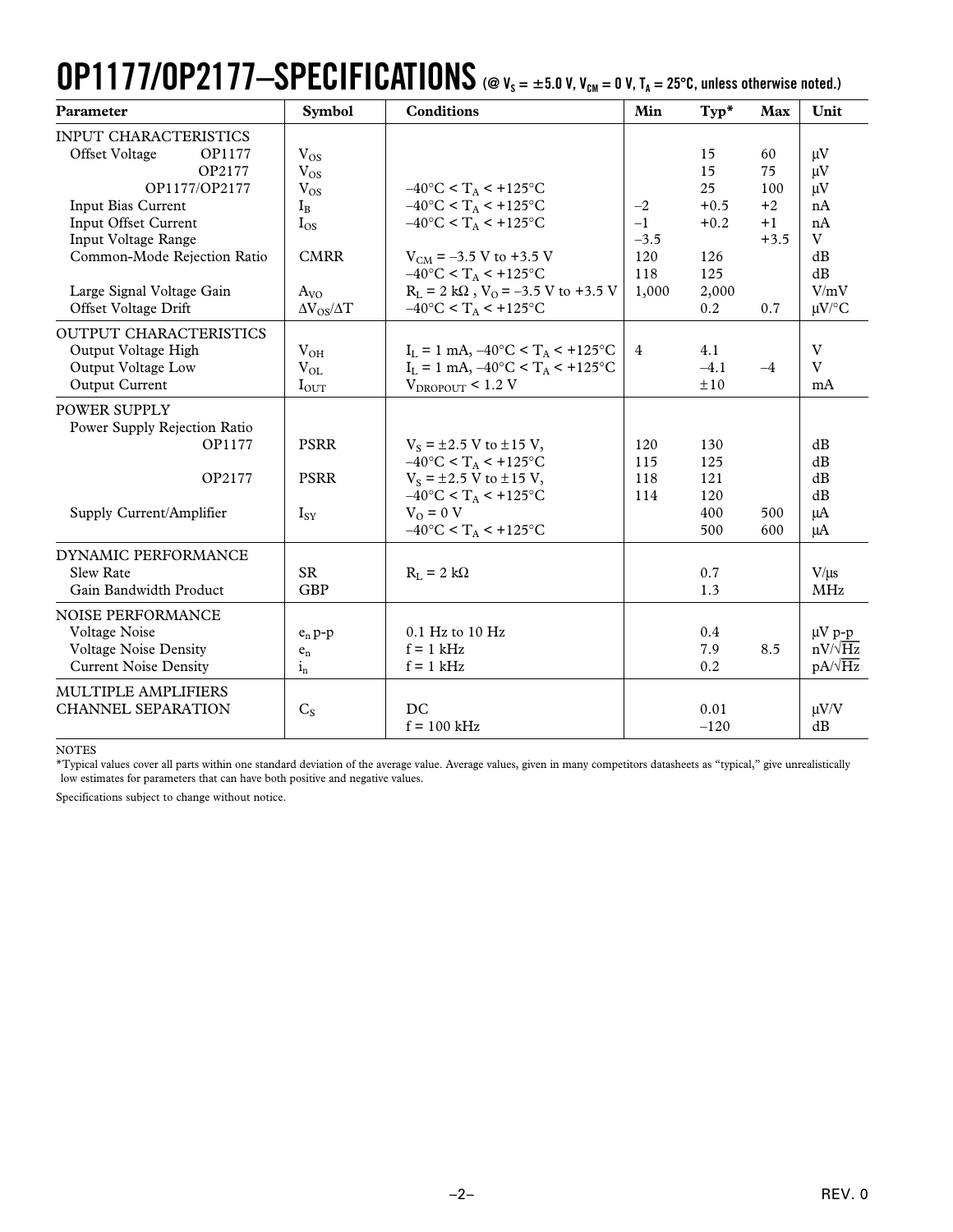### **ELECTRICAL CHARACTERISTICS** (@  $v_s = \pm 15$  V,  $v_{cm} = 0$  V,  $T_A = 25^\circ$ C, unless otherwise noted.)

| Parameter                                                                                                                                                                                                                                    | <b>Symbol</b>                                                                                                      | <b>Conditions</b>                                                                                                                                                                                                                                                                                                          | Min                                     | Typ*                                                      | <b>Max</b>                                        | Unit                                                                       |
|----------------------------------------------------------------------------------------------------------------------------------------------------------------------------------------------------------------------------------------------|--------------------------------------------------------------------------------------------------------------------|----------------------------------------------------------------------------------------------------------------------------------------------------------------------------------------------------------------------------------------------------------------------------------------------------------------------------|-----------------------------------------|-----------------------------------------------------------|---------------------------------------------------|----------------------------------------------------------------------------|
| <b>INPUT CHARACTERISTICS</b><br>Offset Voltage<br>OP1177<br>OP2177<br>OP1177/OP2177<br>Input Bias Current<br>Input Offset Current<br>Input Voltage Range<br>Common-Mode Rejection Ratio<br>Large Signal Voltage Gain<br>Offset Voltage Drift | $V_{OS}$<br>$V_{OS}$<br>$\rm V_{OS}$<br>$I_{B}$<br>$I_{OS}$<br><b>CMRR</b><br>$A_{VQ}$<br>$\Delta V_{OS}/\Delta T$ | $-40^{\circ}$ C < T <sub>A</sub> < +125°C<br>$-40^{\circ}$ C < T <sub>A</sub> < +125°C<br>$-40^{\circ}$ C < T <sub>A</sub> < +125°C<br>$V_{CM}$ = -13.5 V to +13.5 V<br>$-40^{\circ}$ C < T <sub>A</sub> < $+125^{\circ}$ C<br>$R_L = 2 k\Omega$ , $V_0 = -13.5 V$ to +13.5 V<br>$-40^{\circ}$ C < T <sub>A</sub> < +125°C | $-2$<br>$-1$<br>$-13.5$<br>120<br>1,000 | 15<br>15<br>25<br>$+0.5$<br>$+0.2$<br>125<br>3,000<br>0.2 | 60<br>75<br>100<br>$+2$<br>$+1$<br>$+13.5$<br>0.7 | $\mu$ V<br>$\mu V$<br>$\mu$ V<br>nA<br>nA<br>V<br>dB<br>V/mV<br>$\mu$ V/°C |
| <b>OUTPUT CHARACTERISTICS</b><br>Output Voltage High<br>Output Voltage Low<br>Output Current<br>Short Circuit Current                                                                                                                        | $V_{OH}$<br>$V_{OL}$<br>$I_{\text{OUT}}$<br>$I_{SC}$                                                               | $I_L = 1$ mA, $-40^{\circ}C < T_A < +125^{\circ}C$<br>$I_L = 1$ mA, $-40^{\circ}C < T_A < +125^{\circ}C$<br>$V_{\text{DROPOUT}} < 1.2 V$                                                                                                                                                                                   | 14                                      | 14.1<br>$-14.1$<br>±10<br>±35                             | $-14$                                             | V<br>V<br>mA<br>mA                                                         |
| POWER SUPPLY<br>Power Supply Rejection Ratio<br>OP1177<br>OP2177<br>Supply Current/Amplifier                                                                                                                                                 | <b>PSRR</b><br><b>PSRR</b><br>$I_{SY}$                                                                             | $V_s = \pm 2.5$ V to $\pm 15$ V,<br>$-40\degree C < T_A < +125\degree C$<br>$V_s = \pm 2.5$ V to $\pm 15$ V,<br>$-40^{\circ}$ C < T <sub>A</sub> < +125°C<br>$VO = 0 V$<br>$-40^{\circ}$ C < T <sub>A</sub> < +125°C                                                                                                       | 120<br>115<br>118<br>114                | 130<br>125<br>121<br>120<br>400<br>500                    | 500<br>600                                        | dB<br>dB<br>dB<br>dB<br>$\mu A$<br>$\mu A$                                 |
| DYNAMIC PERFORMANCE<br><b>Slew Rate</b><br>Gain Bandwidth Product                                                                                                                                                                            | <b>SR</b><br><b>GBP</b>                                                                                            | $R_I = 2 k\Omega$                                                                                                                                                                                                                                                                                                          |                                         | 0.7<br>1.3                                                |                                                   | $V/\mu s$<br><b>MHz</b>                                                    |
| NOISE PERFORMANCE<br>Voltage Noise<br><b>Voltage Noise Density</b><br><b>Current Noise Density</b>                                                                                                                                           | $e_n p-p$<br>$e_n$<br>$i_n$                                                                                        | 0.1 Hz to 10 Hz<br>$f = 1$ kHz<br>$f = 1$ kHz                                                                                                                                                                                                                                                                              |                                         | 0.4<br>7.9<br>0.2                                         | 8.5                                               | $\mu V$ p-p<br>$nV/\sqrt{Hz}$<br>$pA/\sqrt{Hz}$                            |
| MULTIPLE AMPLIFIERS<br><b>CHANNEL SEPARATION</b>                                                                                                                                                                                             | $C_{S}$                                                                                                            | DC<br>$f = 100$ kHz                                                                                                                                                                                                                                                                                                        |                                         | 0.01<br>$-120$                                            |                                                   | $\mu V/V$<br>dB                                                            |

NOTES

\*Typical values cover all parts within one standard deviation of the average value. Average values, given in many competitors datasheets as "typical," give unrealistically low estimates for parameters that can have both positive and negative values.

Specifications subject to change without notice.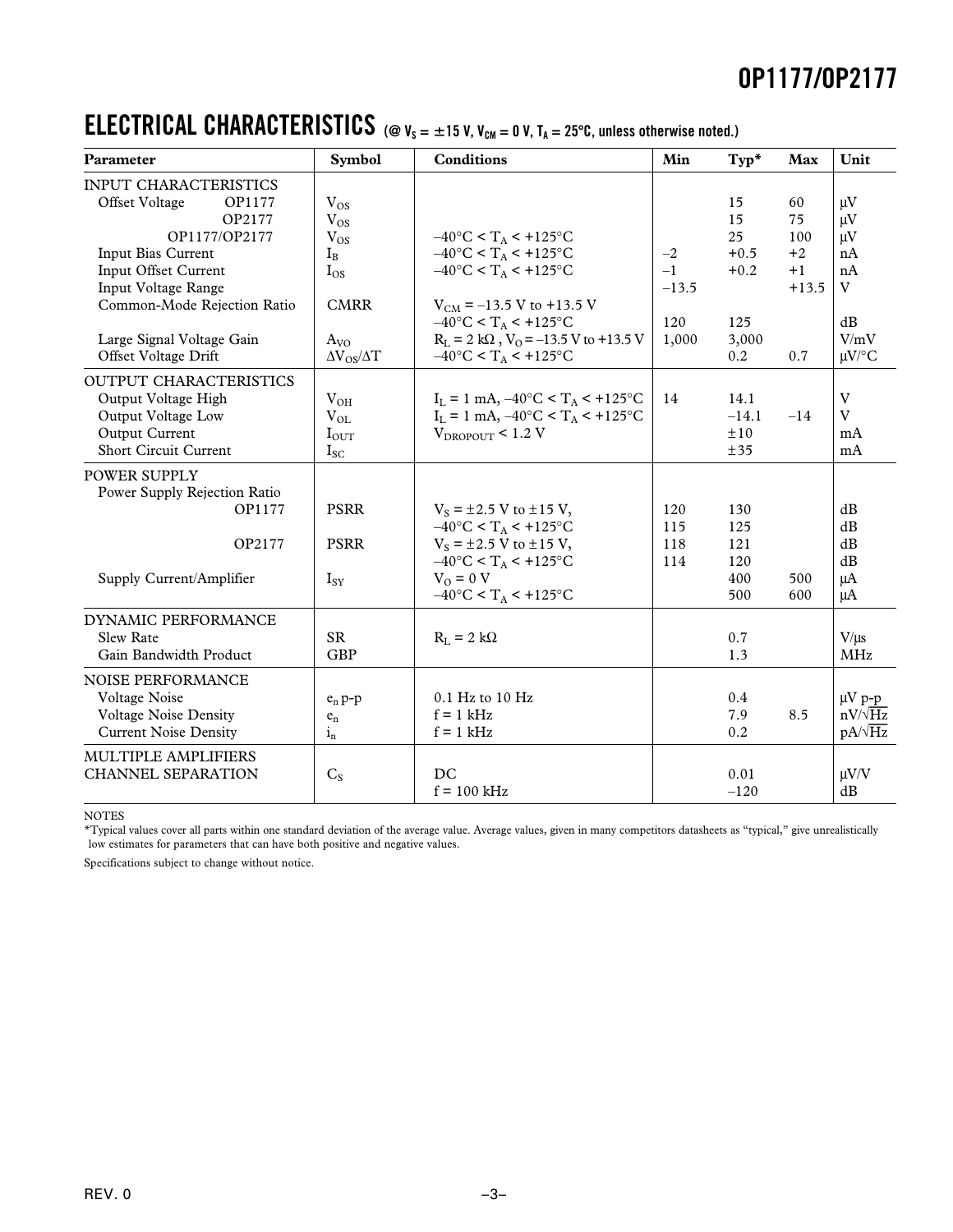#### **ABSOLUTE MAXIMUM RATINGS\***

| Supply Voltage $\dots \dots \dots \dots \dots \dots \dots \dots \dots \dots \dots \dots \dots$ 36 V |  |
|-----------------------------------------------------------------------------------------------------|--|
|                                                                                                     |  |
| Differential Input Voltage $\dots \dots \dots \dots \dots$                                          |  |
| Storage Temperature Range                                                                           |  |
|                                                                                                     |  |
| <b>Operating Temperature Range</b>                                                                  |  |
|                                                                                                     |  |
| Junction Temperature Range                                                                          |  |
|                                                                                                     |  |
| Lead Temperature Range (Soldering, 10 sec) $\dots \dots 300^{\circ}$ C                              |  |
|                                                                                                     |  |

\*Stresses above those listed under Absolute Maximum Ratings may cause permanent damage to the device. This is a stress rating only; functional operation of the device at these or any other conditions above those listed in the operational sections of this specification is not implied. Exposure to absolute maximum rating conditions for extended periods may affect device reliability.

| Package Type         | $\theta_{\rm IA}$ | $\theta_{\rm IC}$ | Unit               |
|----------------------|-------------------|-------------------|--------------------|
| 8-Lead MSOP $(RM)^2$ | 190               | 44                | $\rm ^{\circ}$ C/W |
| 8-Lead SOIC (R)      | 158               | 43                | $\rm ^{\circ}$ C/W |

#### NOTES

<sup>1</sup>θ<sub>JA</sub> is specified for worst-case conditions, i.e., θ<sub>JA</sub> is specified for device soldered in circuit board for surface mount packages.

<sup>2</sup>MSOP is only available in tape and reel.

#### **ORDERING GUIDE**

| Model                                                        | Temperature                                                                                                                                              | Package                                                            | Package                              | <b>Branding</b> |
|--------------------------------------------------------------|----------------------------------------------------------------------------------------------------------------------------------------------------------|--------------------------------------------------------------------|--------------------------------------|-----------------|
|                                                              | Range                                                                                                                                                    | Description                                                        | Option                               | Information     |
| OP1177ARM<br><b>OP1177AR</b><br>OP2177ARM<br><b>OP2177AR</b> | $-40^{\circ}$ C to $+125^{\circ}$ C<br>$-40^{\circ}$ C to $+125^{\circ}$ C<br>$-40^{\circ}$ C to $+125^{\circ}$ C<br>$-40^{\circ}$ C to $+125^{\circ}$ C | 8-Lead MINI SOIC<br>8-Lead SOIC<br>8-Lead MINI SOIC<br>8-Lead SOIC | $RM-8$<br>$SO-8$<br>$RM-8$<br>$SO-8$ | AZA<br>B2A      |

#### **CAUTION**

ESD (electrostatic discharge) sensitive device. Electrostatic charges as high as 4000 V readily accumulate on the human body and test equipment and can discharge without detection. Although the OP1177/OP2177 features proprietary ESD protection circuitry, permanent damage may occur on devices subjected to high-energy electrostatic discharges. Therefore, proper ESD precautions are recommended to avoid performance degradation or loss of functionality.

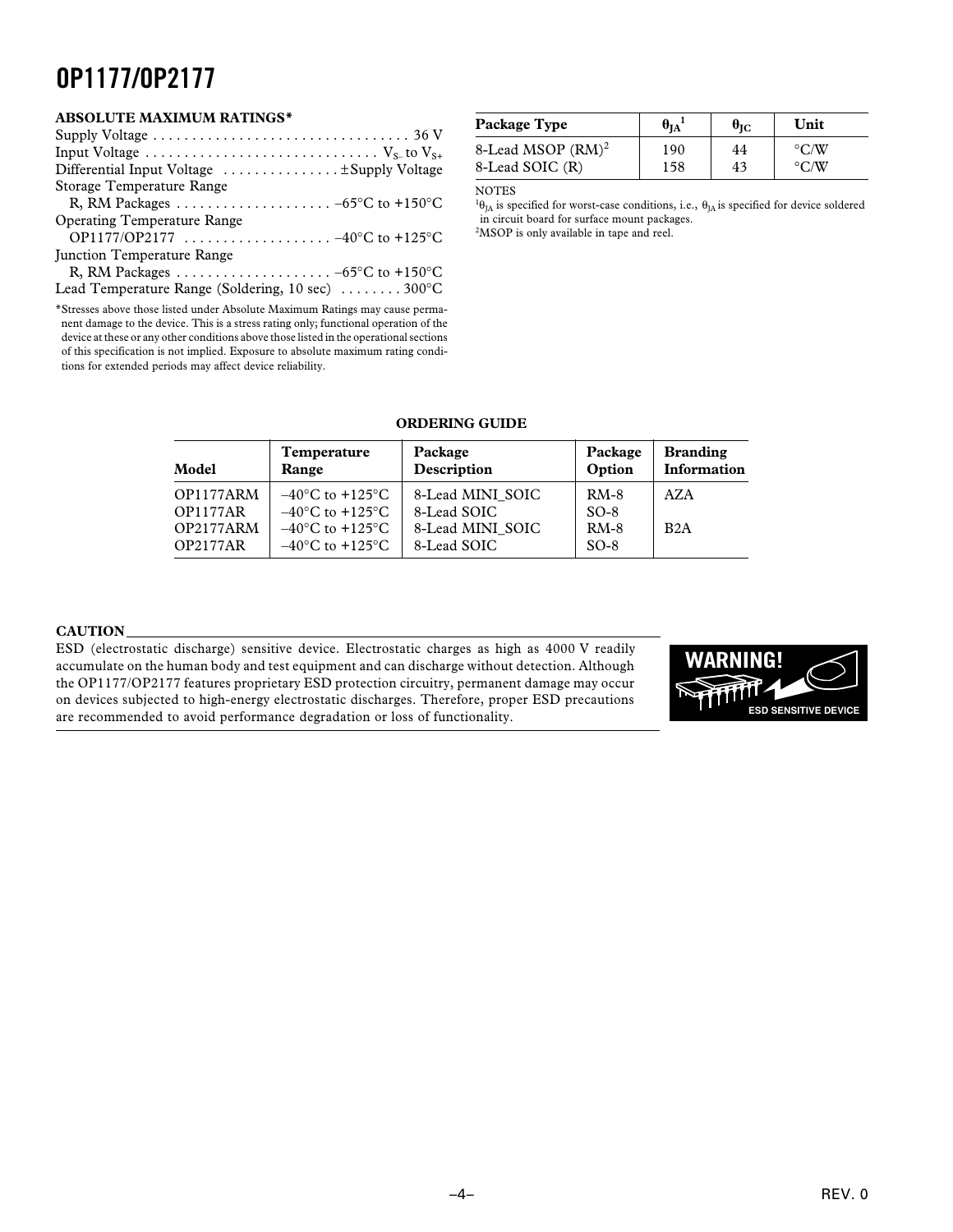### **OP1177/OP2177 Typical Performance Characteristics–**



 TPC 1. Input Offset Voltage Distribution



 TPC 2. Input Offset Voltage Drift Distribution



 TPC 3. Input Bias Current Distribution



 TPC 4. Output Voltage to Supply Rail vs. Load Current



 TPC 7. Closed-Loop Gain vs. Frequency



 TPC 5. Input Bias Current vs. **Temperature** 



 TPC 8. Output Impedance vs. Frequency



 TPC 6. Open-Loop Gain and Phase Shift vs. Frequency



 TPC 9. Large Signal Transient Response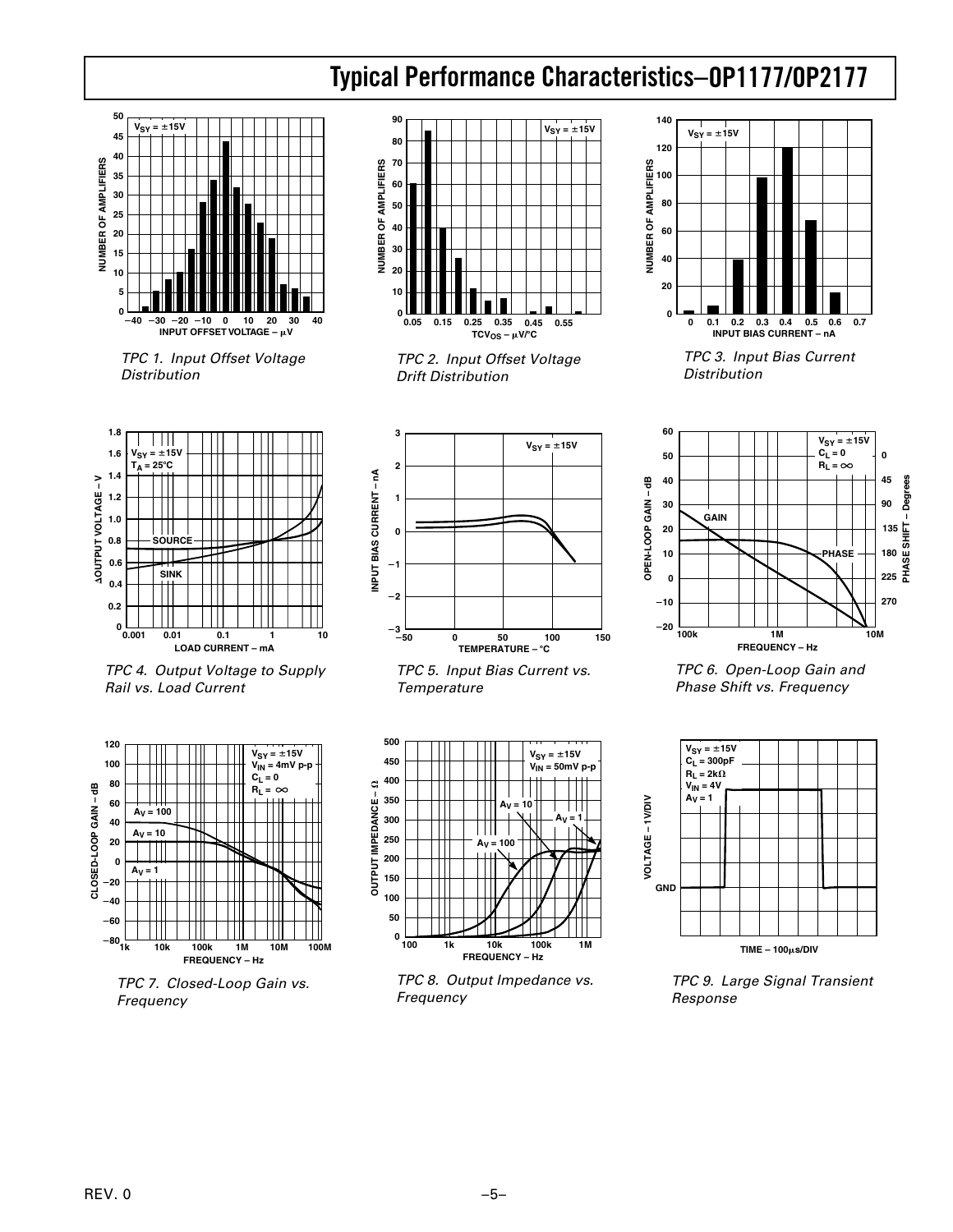

 TPC 10. Small Signal Transient Response



 TPC 11. Small Signal Overshoot vs. Load Capacitance



 TPC 13. Negative Overvoltage Recovery



 TPC 16. 0.1 Hz to 10 Hz Input Voltage Noise



TPC 14. CMRR vs. Frequency



TPC 17. Voltage Noise Density



 TPC 12. Positive Overvoltage Recovery



TPC 15. PSRR vs. Frequency



 TPC 18. Short Circuit Current vs. **Temperature** 

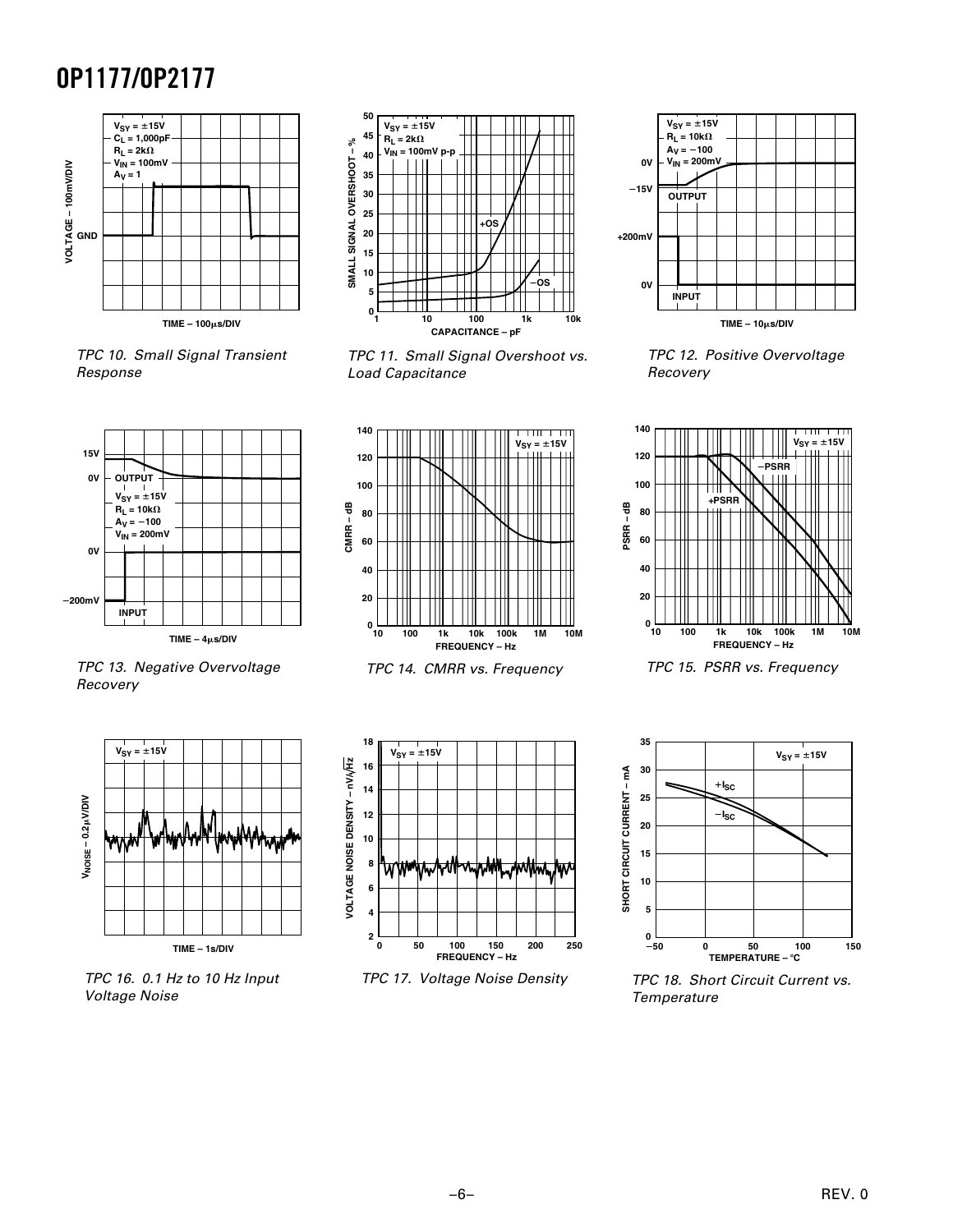

 TPC 19. Output Voltage Swing vs. **Temperature** 



TPC 20. Warm-Up Drift



TPC 21.  $|V_{OS}|$  vs. Temperature



TPC 22. CMRR vs. Temperature



TPC 23. PSRR vs. Temperature



 TPC 24. Input Offset Voltage **Distribution** 



 TPC 25. Output Voltage to Supply Rail vs. Load Current



 TPC 26. Open-Loop Gain and Phase Shift vs. Frequency



 TPC 27. Closed-Loop Gain vs. Frequency

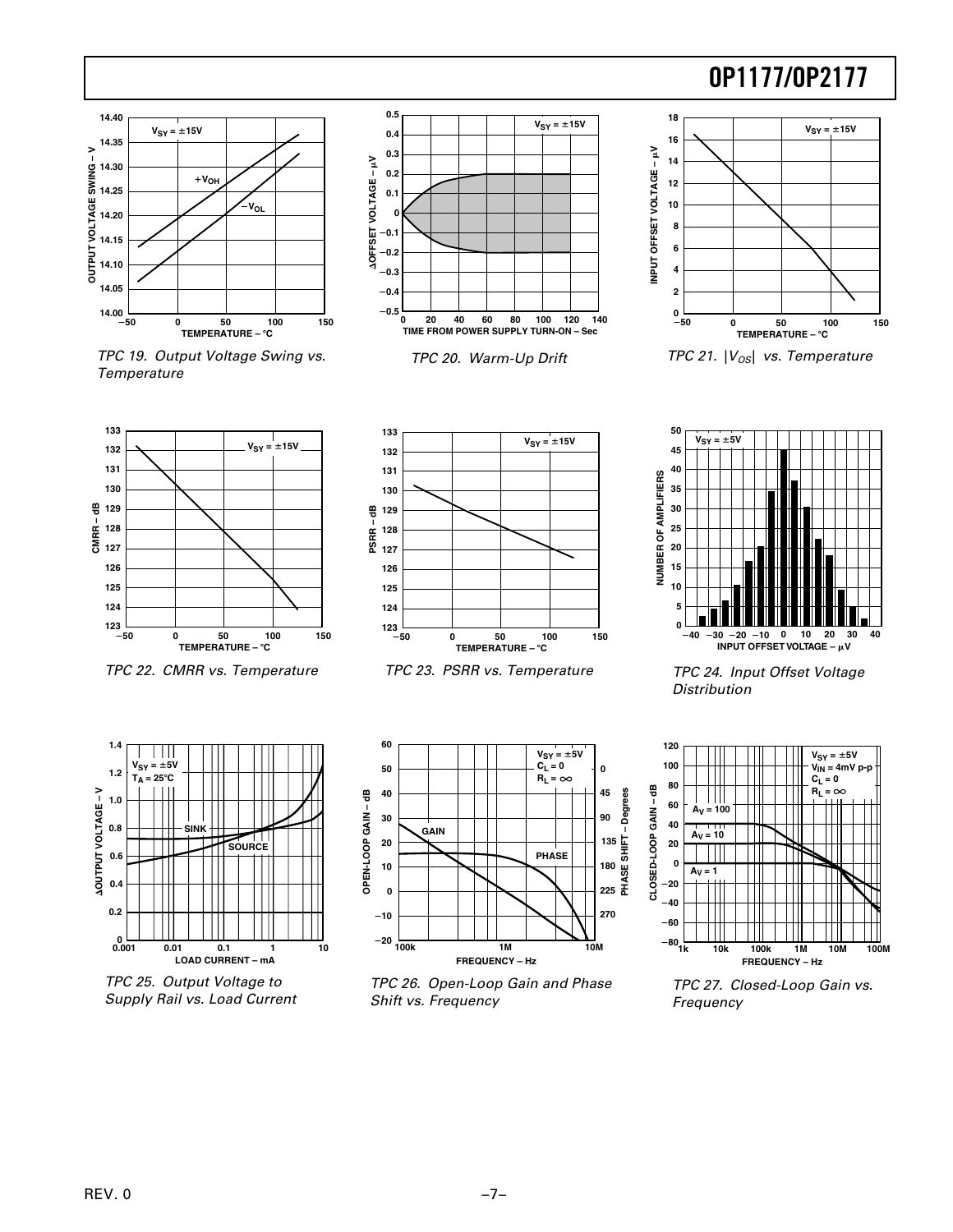

 TPC 28. Output Impedance vs. Frequency



 TPC 31. Small Signal Overshoot vs. Load Capacitance



TPC 34. No Phase Reversal



 TPC 29. Large Signal Transient Response







TPC 35. CMRR vs. Frequency



**TIME – 10s/DIV**

 TPC 30. Small Signal Transient Response



 TPC 33. Negative Overvoltage Recovery



TPC 36. PSRR vs. Frequency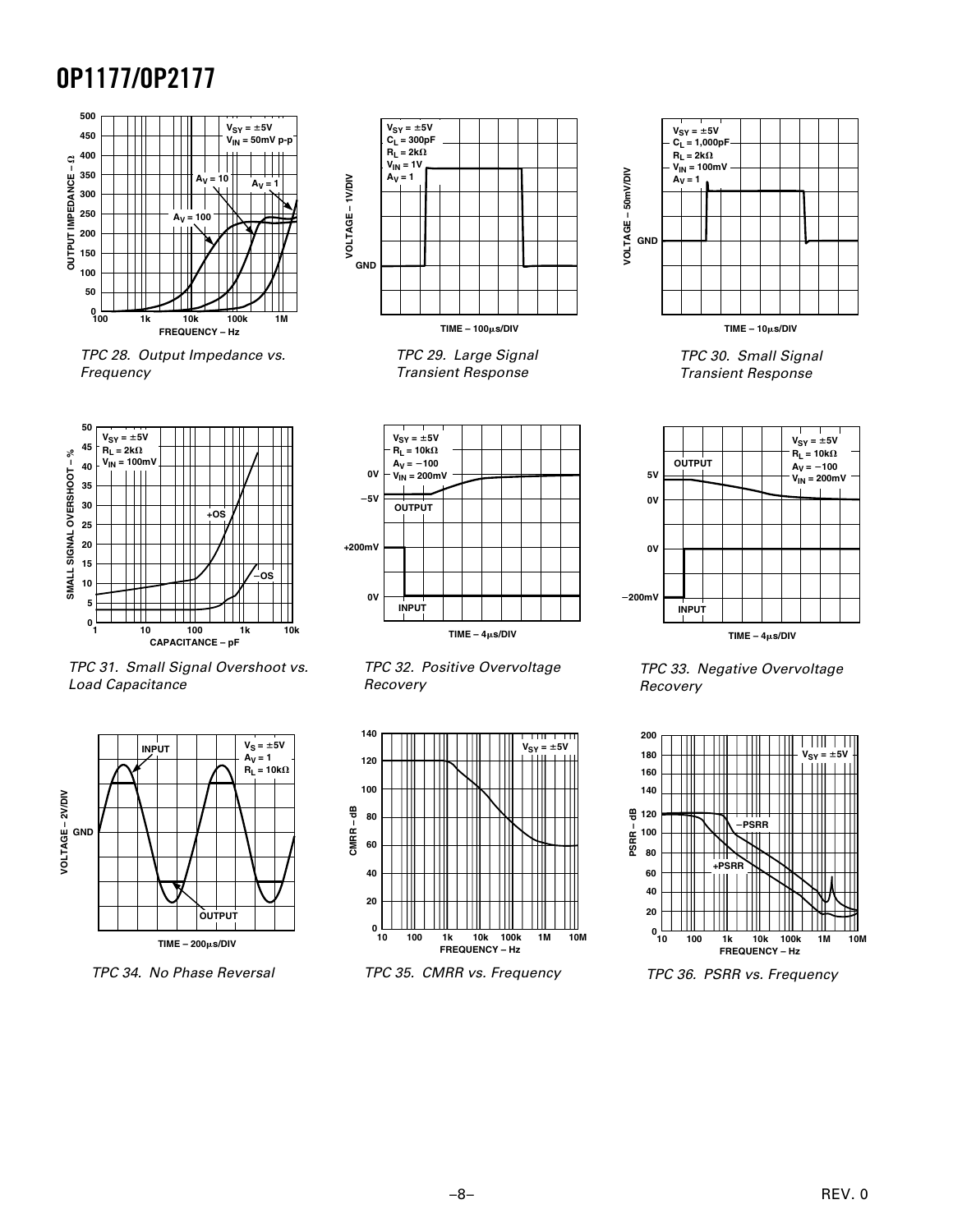



TPC 37. 0.1 Hz to 10 Hz Input Voltage

Noise



TPC 38. Voltage Noise Density



 TPC 39. Short Circuit Current vs. **Temperature** 





TPC 41.  $|V_{OS}|$  vs. Temperature



 TPC 42. Supply Current vs. Temperature





 TPC 43. Supply Current vs. Supply Voltage



 TPC 44. Channel Separation vs. Frequency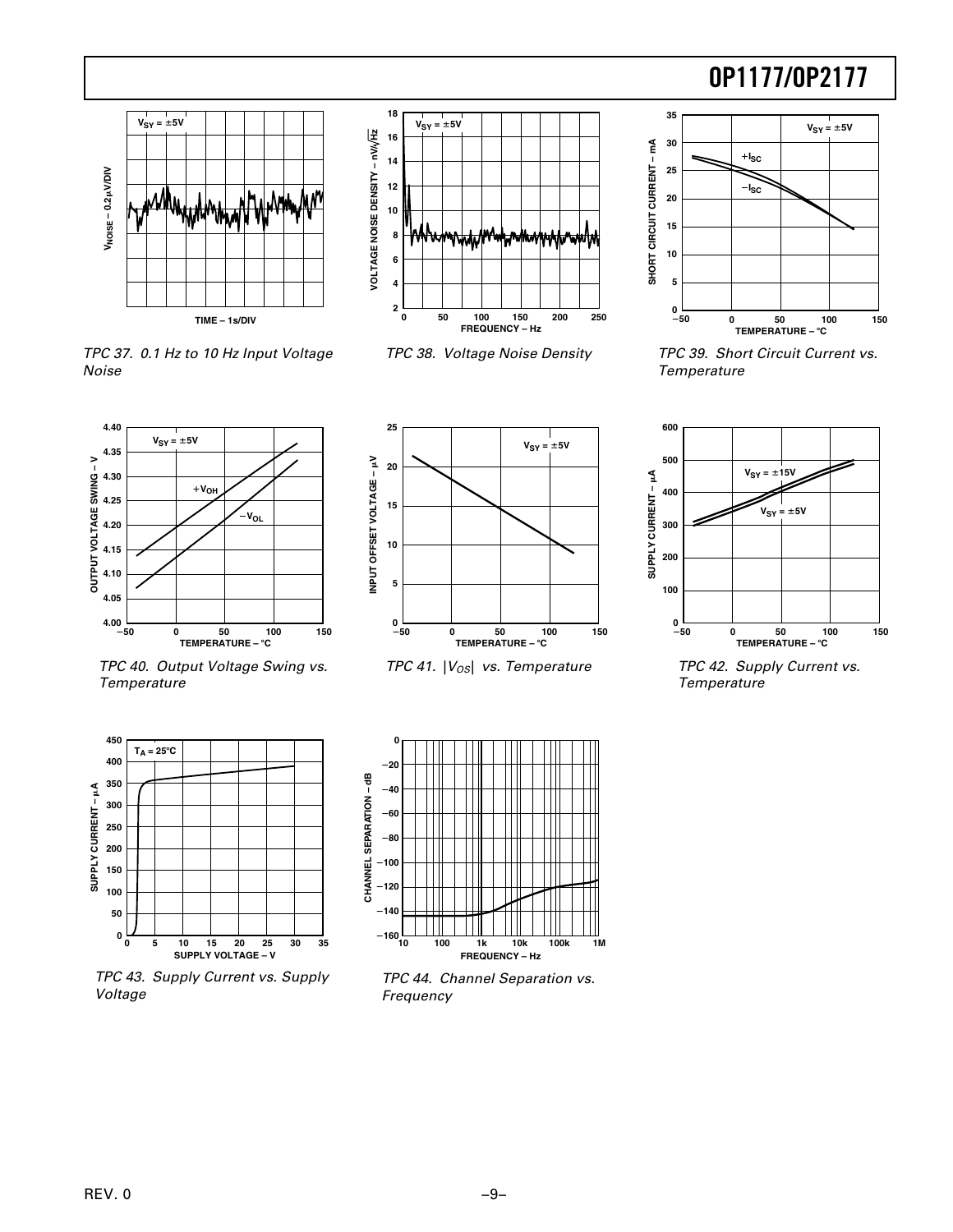#### **FUNCTIONAL DESCRIPTION**

OP1177 is the fourth generation of ADI's industry standard OP07 amplifier family. OP1177 is a very high precision, low noise operational amplifier with the highly desirable combination of extremely low offset voltage and very low input bias currents. Unlike JFET amplifiers, the low bias and offset currents are relatively insensitive to ambient temperatures, even up to 125°C.

For the first time ever, Analog Devices' proprietary process technology and linear design expertise have produced a highvoltage amplifier with superior performance to the OP07, OP77, and OP177 in a tiny MSOP 8-lead package. Despite its small size the OP1177 offers numerous improvements including low wideband noise, very wide input and output voltage range, lower input bias current and complete freedom from phase inversion.

OP1177 has the widest specified operating temperature range of any similar device in a plastic surface mount package. This is increasingly important as PC board and overall system sizes continue to shrink, causing internal system temperatures to rise. Power consumption is reduced by a factor of four from the OP177 while bandwidth and slew rate increase by a factor of two. The low power dissipation and very stable performance vs. temperature also act to reduce warm-up drift errors to insignificant levels.

Open-loop gain linearity under heavy loads is superior to competitive parts like OPA277, improving dc accuracy and reducing distortion in circuits with high closed-loop gains. Inputs are internally protected from overvoltage conditions referenced to either supply rail.

Like any high-performance amplifier, maximum performance is achieved by following appropriate circuit and PC board guidelines. The following sections provide practical advice on getting the most out of the OP1177 under a variety of application conditions.

#### **Total Noise Including Source Resistors**

The low input current noise and input bias current of the OP1177 make it useful for circuits with substantial input source resistance. Input offset voltage increases by less than 1  $\mu$ V max per 500  $\Omega$ of source resistance.

The total noise density of the OP1177 is:

$$
e_{n, TOTAL} = \sqrt{e_n^2 + (i_n R_S)^2 + 4kTR_S}
$$

Where,  $e_n$  is the input voltage noise density

 $i_n$  is the input current noise density

 $R<sub>S</sub>$  is the source resistance at the non-inverting terminal *k* is Boltzman's constant  $(1.38 \times 10^{-23}$  J/K)

*T* is the ambient temperature in Kelvin (T =  $273 + C$ )

For  $R_S$  < 3.9 k $\Omega$ ,  $e_n$  dominates and

$$
e_{n, TOTAL} \approx e_n
$$

For 3.9 kΩ < R<sub>S</sub> < 412 kΩ, voltage noise of the amplifier, current noise of the amplifier translated through the source resistor and thermal noise from the source resistor all contribute to the total noise.

For  $R_S > 412$  k $\Omega$ , the current noise dominates and

$$
e_{n, TOTAL} \approx i_n R_S
$$

The total equivalent rms noise over a specific bandwidth is expressed as:

$$
E_n = \left(e_{n, \; TOTAL}\right) \sqrt{\text{BW}}
$$

Where *BW* is the bandwidth in Hertz.

NOTE: The above analysis is valid for frequencies larger than 50 Hz. When considering lower frequencies, flicker noise (also known as 1/f noise) must be taken into account.

For a reference on noise calculations refer to Bandpass KRC or Sallen-Key Filter section.

#### **Gain Linearity**

Gain linearity reduces errors in closed-loop configurations. The straighter the gain curve, the lower the maximum error over the input signal range will be. This is especially true for circuits with high closed-loop gains.

The OP1177 has excellent gain linearity even with heavy loads, shown in Figure 1. Compare its performance to the OPA277, shown in Figure 2. Both devices were measured under identical conditions with  $R_L = 2 k\Omega$ . The OP2177 (dual) has virtually no distortion at lower voltages. It was compared to the OPA2277 at several supply voltages and various loads. Its performance exceeded that of its counterpart by far.







Figure 2. Gain Linearity

#### **Input Overvoltage Protection**

When their input voltage exceeds the positive or negative supply voltage, most amplifiers require external resistors to protect them from damage.

The OP1177 has internal protective circuitry which allows voltages as high 2.5 V beyond the supplies to be applied at the input of either terminal without any harmful effects.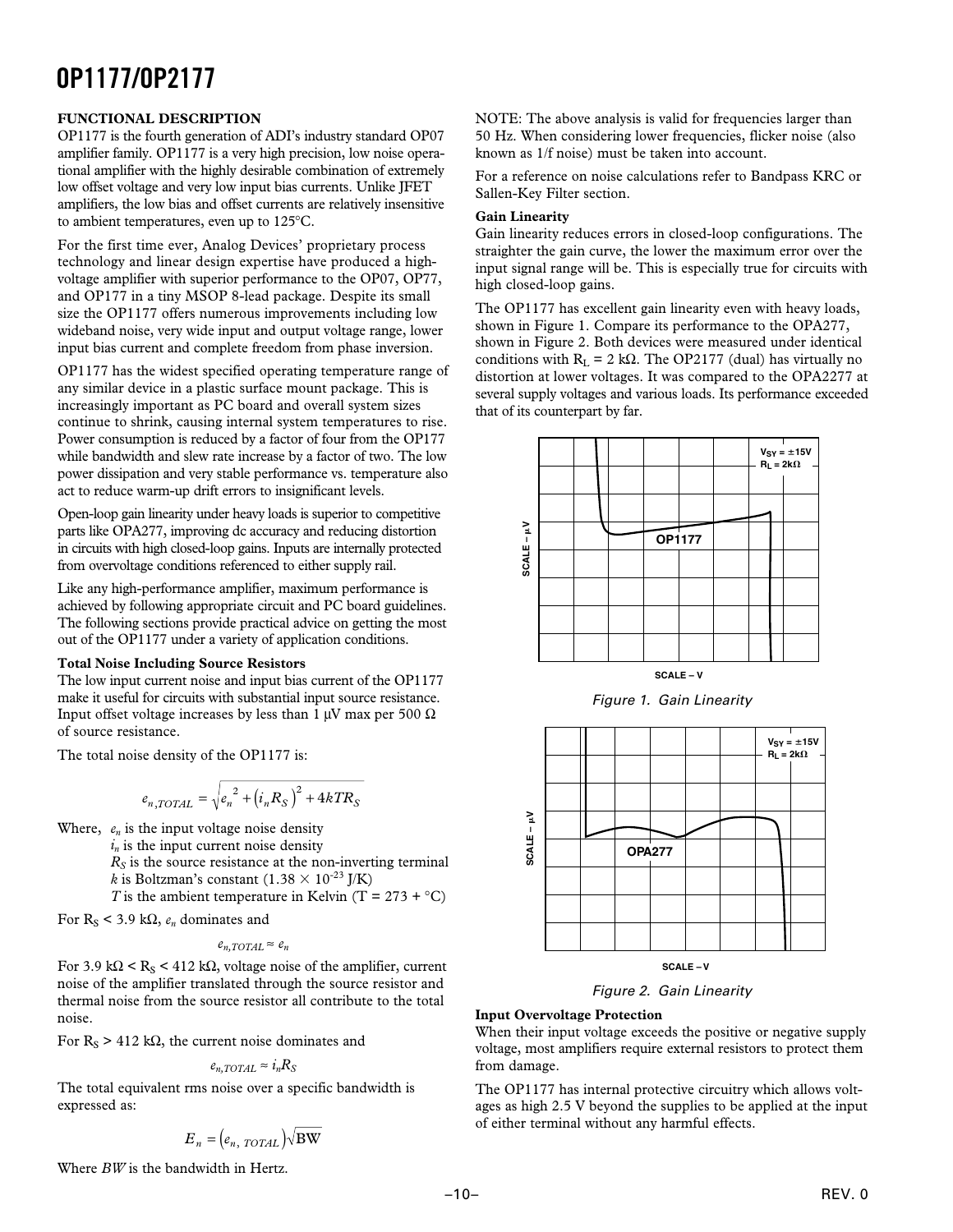Use an additional resistor in series with the inputs if the voltage will exceed the supplies by more than 2.5 V. The value of the resistor can be determined from the formula:

$$
\frac{\left(V_{IN} - V_S\right)}{R_S + 500 \ \Omega} \le 5 \ mA
$$

With the OP1177's low input offset current of  $\leq 1$  nA max, placing a 5 kΩ resistor in series with both inputs adds less than 5  $\mu$ V to input offset voltage and has a negligible impact on the overall noise performance of the circuit.

5 kΩ will protect the inputs to more than 27 V beyond either supply. Refer to the  $THD + N$  section for additional information on noise vs. source resistance.

#### **Output Phase Reversal**

Phase reversal is defined as a change of polarity in the amplifier transfer function. Many operational amplifiers exhibit phase reversal when the voltage applied to the input is greater than the maximum common-mode voltage. In some instances this can cause permanent damage to the amplifier. In feedback loops, it can result in system lockups or equipment damage. The OP1177 is immune to phase reversal problems even at input voltages beyond the supplies.



Figure 3. No Phase Reversal

#### **Settling Time**

Settling time is defined as the time it takes an amplifier output to reach and remain within a percentage of its final value after application of an input pulse. It is especially important in measurement and control circuits where amplifiers buffer A/D inputs or DAC outputs.

To minimize settling time in amplifier circuits, use proper bypassing of power supplies and an appropriate choice of circuit components. Resistors should be metal film types as these have less stray capacitance and inductance than their wirewound counterparts. Capacitors should be polystyrene or polycarbonate types to minimize dielectric absorption.

The leads from the power supply should be kept as short as possible to minimize capacitance and inductance. The OP1177 has a settling time of about 45 µs to 0.01% (1 mV) with a 10 V step applied to the input in a noninverting unity gain.

#### **Overload Recovery Time**

Overload recovery is defined as the time it takes the output voltage of an amplifier to recover from a saturated condition to its linear response region. A common example is where the output voltage demanded by the circuit's transfer function lies beyond the maximum output voltage capability of the amplifier. A 10 V input applied to an amplifier in a closed-loop gain of 2 will demand an output voltage of 20 V. This is beyond the output voltage range of the OP1177 when operating at  $\pm$ 15 V supplies and will force the output into saturation.

Recovery time is important in many applications, particularly where the op amp must amplify small signals in the presence of large transient voltages.



Figure 4. Test Circuit for Overload Recovery Time

TPC 12 shows the positive overload recovery time of the OP1177. The output recovers in less than 4  $\mu$ s after being overdriven by more than 100%.

The negative overload recovery of the OP1177 is 1.4 µs as seen in TPC 13.

#### **THD + Noise**

The OP1177 has very low total harmonic distortion. This indicates excellent gain linearity and makes the OP1177 a great choice for high closed-loop gain precision circuits.

Figure 5 shows that the OP1177 has approximately 0.00025% distortion in unity gain, the worst-case configuration for distortion.



Figure 5. THD  $+$  N vs. Frequency

#### **Capacitive Load Drive**

OP1177 is inherently stable at all gains and capable of driving large capacitive loads without oscillation. With no external compensation, the OP1177 will safely drive capacitive loads up to 1000 pF in any configuration. As with virtually any amplifier, driving larger capacitive loads in unity gain requires additional circuitry to assure stability.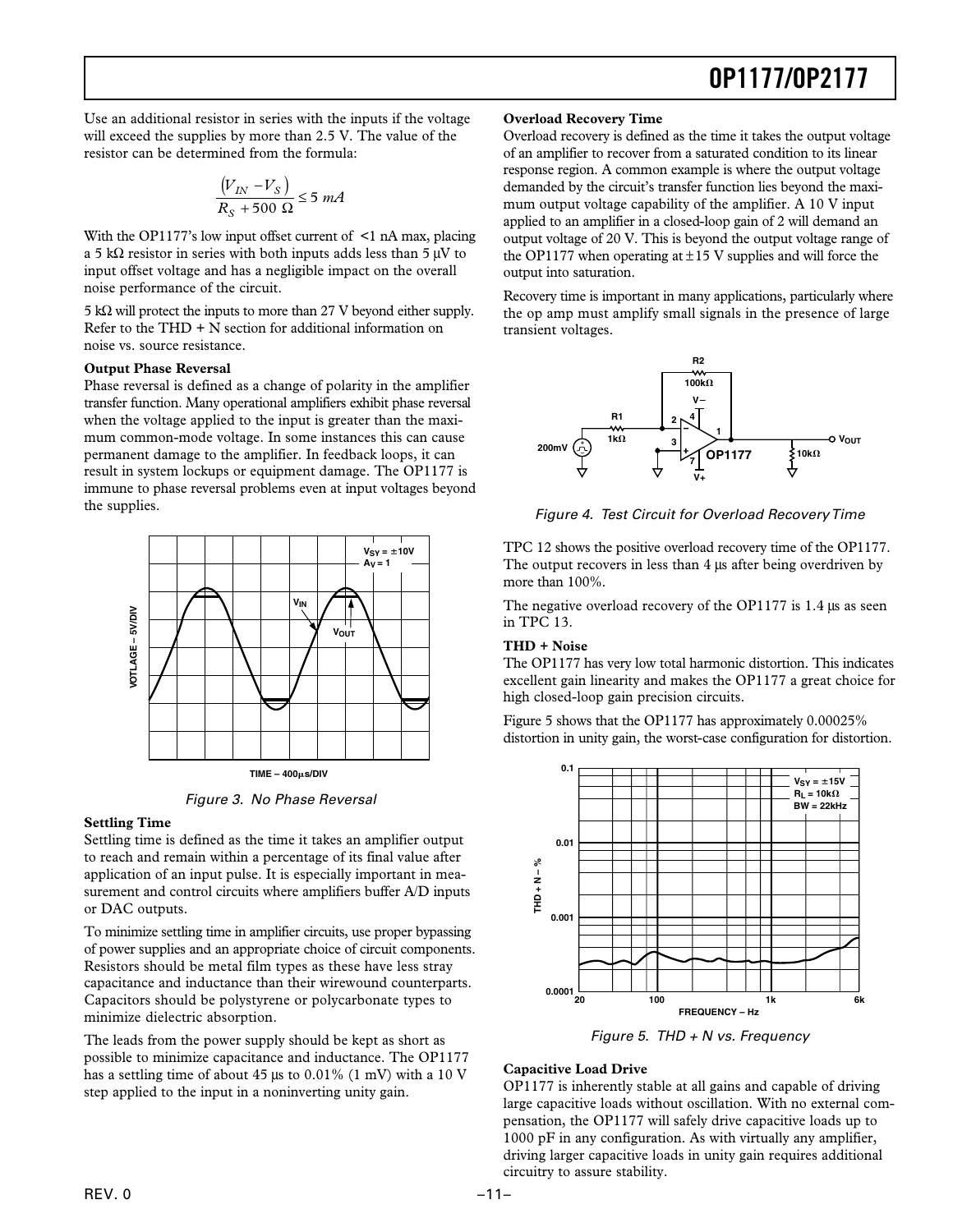In this case, a "snubber network" is used to prevent oscillation and reduce the amount of overshoot. A significant advantage of this method is that it does not reduce the output swing because the resistor  $R_S$  is not inside the feedback loop.

Figure 6 is a scope photograph of the output of the OP1177 in response to a 400 mV pulse. The load capacitance is 2 nF. The circuit is configured in positive unity gain, the worst-case condition for stability.

Placing an R-C network, as shown in Figure 8, parallel to the load capacitance C<sub>L</sub> will allow the amplifier to drive higher values of  $C_L$  without causing oscillation or excessive overshoot.

There is no ringing and overshoot is reduced from 27% to 5% using the snubber network.

Optimum values for  $R_S$  and  $C_S$  are tabulated in Table I for several capacitive loads up to 200 nF. Values for other capacitive loads can be determined experimentally.

| $C_{L}$ (nF) | $\mathbf{R}_{\mathbf{S}}(\Omega)$ | $C_{S}$          |
|--------------|-----------------------------------|------------------|
| 10           | 20                                | $0.33 \mu F$     |
| 50           | 30                                | $6.8 \text{ nF}$ |
| 200          | 200                               | $0.47 \mu F$     |





Figure 6. Capacitive Load Drive Without Snubber



Figure 7. Capacitive Load Drive With Snubber



Figure 8. Snubber Network Configuration

CAUTION: The snubber technique cannot recover the loss of bandwidth induced by large capacitive loads.

#### **Stray Input Capacitance Compensation**

The effective input capacitance in an op amp circuit,  $C_t$ , consists of three components. These are: the internal differential capacitance between the input terminals, the internal common mode capacitance of each input to ground, and the external capacitance including parasitic capacitance. In the circuit of Figure 9, the closed loop gain increases as the signal frequency increases.

The transfer function of the circuit is:

$$
1 + \frac{R2}{R1} (1 + sC_t R1)
$$

indicating a zero at:

$$
s = \frac{R2 + R1}{R2R1C_t} = \frac{1}{2\pi (R1/R2)C_t}
$$

Depending on the value of *R*1 and *R*2, the cutoff frequency of the closed-loop gain may be well below the crossover frequency. In this case, the phase margin,  $\Phi_{m}$ , can be severely degraded resulting in excessive ringing or even oscillation.

A simple way to overcome this problem is to insert a capacitor in the feedback path as shown in Figure 10.

The resulting pole can be positioned to adjust the phase margin. Setting  $C_f = (R1/R2)C_t$ , achieves a phase margin of 90°.



Figure 9. Stray Input Capacitance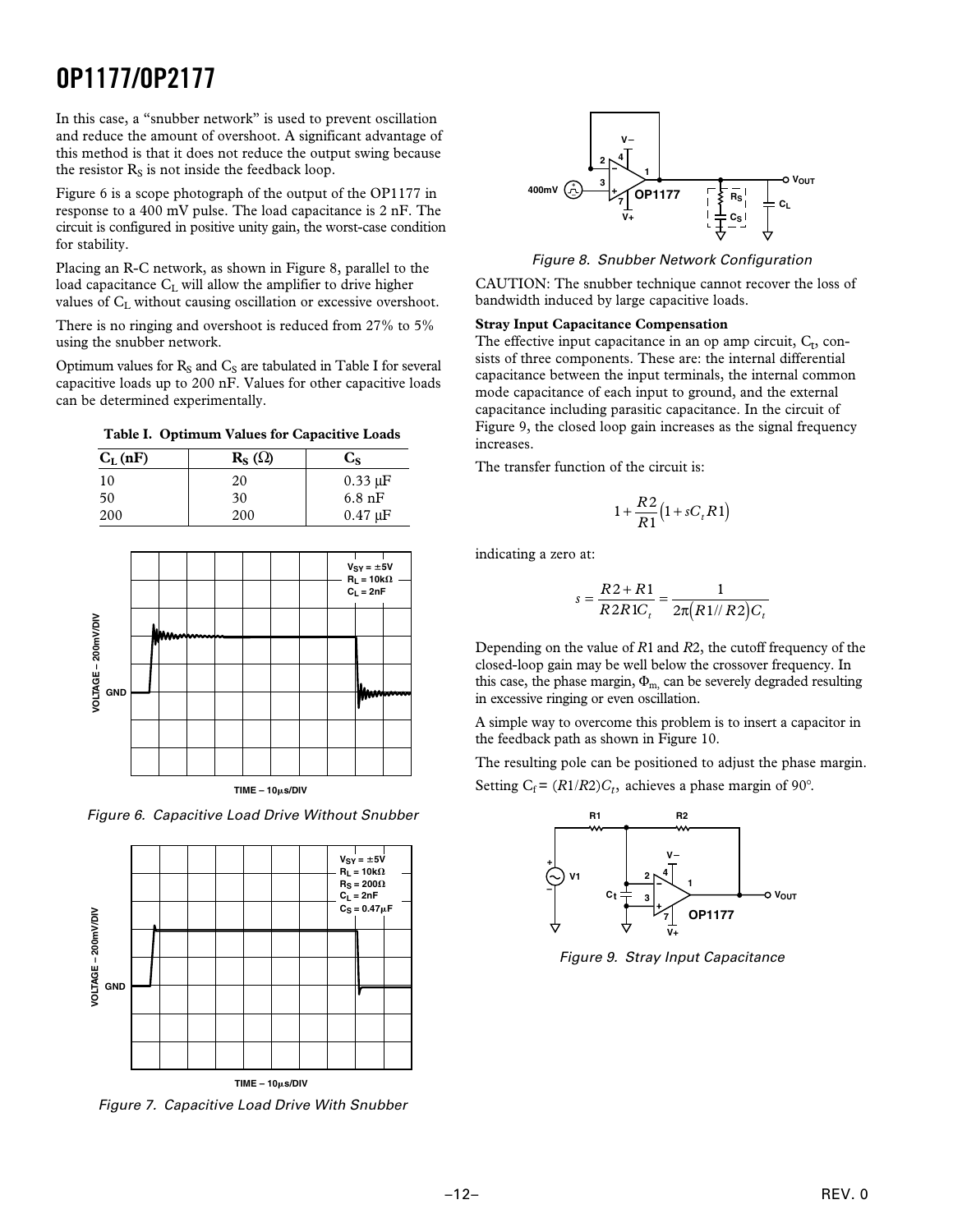

Figure 10. Compensation Using Feedback Capacitor

#### **Reducing Electromagnetic Interference**

A number of methods can be utilized to reduce the effects of EMI on amplifier circuits.

In one method, stray signals on either input are coupled to the opposite input of the amplifier. The result is that the signal is rejected according to the amplifier's CMRR.

This is usually achieved by inserting a capacitor between the inputs of the amplifier as shown in Figure 11. However, this method may also cause instability depending on the value of capacitance.



Figure 11. EMI Reduction

Placing a resistor in series with the capacitor, Figure 12, increases the dc loop gain and reduces the output error. Positioning the breakpoint (introduced by R-C) below the secondary pole of the op amp improves the phase margin and hence stability.

R can be chosen independently of C for a specific phase margin according to the formula

$$
R = \frac{R2}{ajf_2} - \left(1 + \frac{R2}{R1}\right)
$$

where *a* is the open loop gain of the amplifier and  $f_2$  is the frequency at which the phase of  $a = \Phi_m - 180^\circ$ .



Figure 12. Compensation Using Input RC Network

#### **Proper Board Layout**

The OP1177 is a high precision device. In order to ensure optimum performance at the PC board level, care must be taken in the design of the board layout.

To avoid leakage currents, the surface of the board should be kept clean and free of moisture. Coating the surface creates a barrier to

moisture accumulation and helps reduce parasitic resistance on the board.

Keeping supply traces short and properly bypassing the power supplies will minimize power supply disturbances due to output current variation, such as when driving an ac signal into a heavy load. Bypass capacitors should be connected as close as possible to the device supply pins. Stray capacitances are a concern at the output and the inputs of the amplifier. It is recommended that signal traces be kept at least 5 mm from supply lines to minimize coupling.

A variation in temperature across the PC board can cause a mismatch in the Seebeck voltages at solder joints and other points where dissimilar metals are in contact, resulting in thermal voltage errors. To minimize these thermocouple effects, resistors should be oriented in such a way that heat sources warm both ends equally. Input signal paths should contain matching numbers and types of components where possible in order to match the number and type of thermocouple junctions. For example, dummy components such as zero value resistors can be used to match real resistors in the opposite input path. Matching components should be located in close proximity and should be oriented in the same manner. Leads should be of equal length so that thermal conduction is in equilibrium. Heat sources on the PC board should be kept as far away from amplifier input circuitry as practical.

The use of a ground plane is highly recommended. A ground plane reduces EMI noise and also helps to maintain a constant temperature across the circuit board.

#### **Difference Amplifiers**

Difference amplifiers are used in high accuracy circuits to improve the common-mode rejection ratio (CMRR).



Figure 13. Difference Amplifier

In the single amplifier instrumentation amplifier (circuit of Figure 13), where:

$$
\frac{R4}{R3} = \frac{R2}{R1}
$$

$$
V_O = \frac{R2}{R1}(V_2 - V_1)
$$

A mismatch between the ratio *R*2/*R*1 and *R*4/*R*3 will cause the common mode rejection ratio to be reduced. To better understand this effect, consider the following:

By definition:

$$
CMRR = \frac{A_{DM}}{A_{CM}}
$$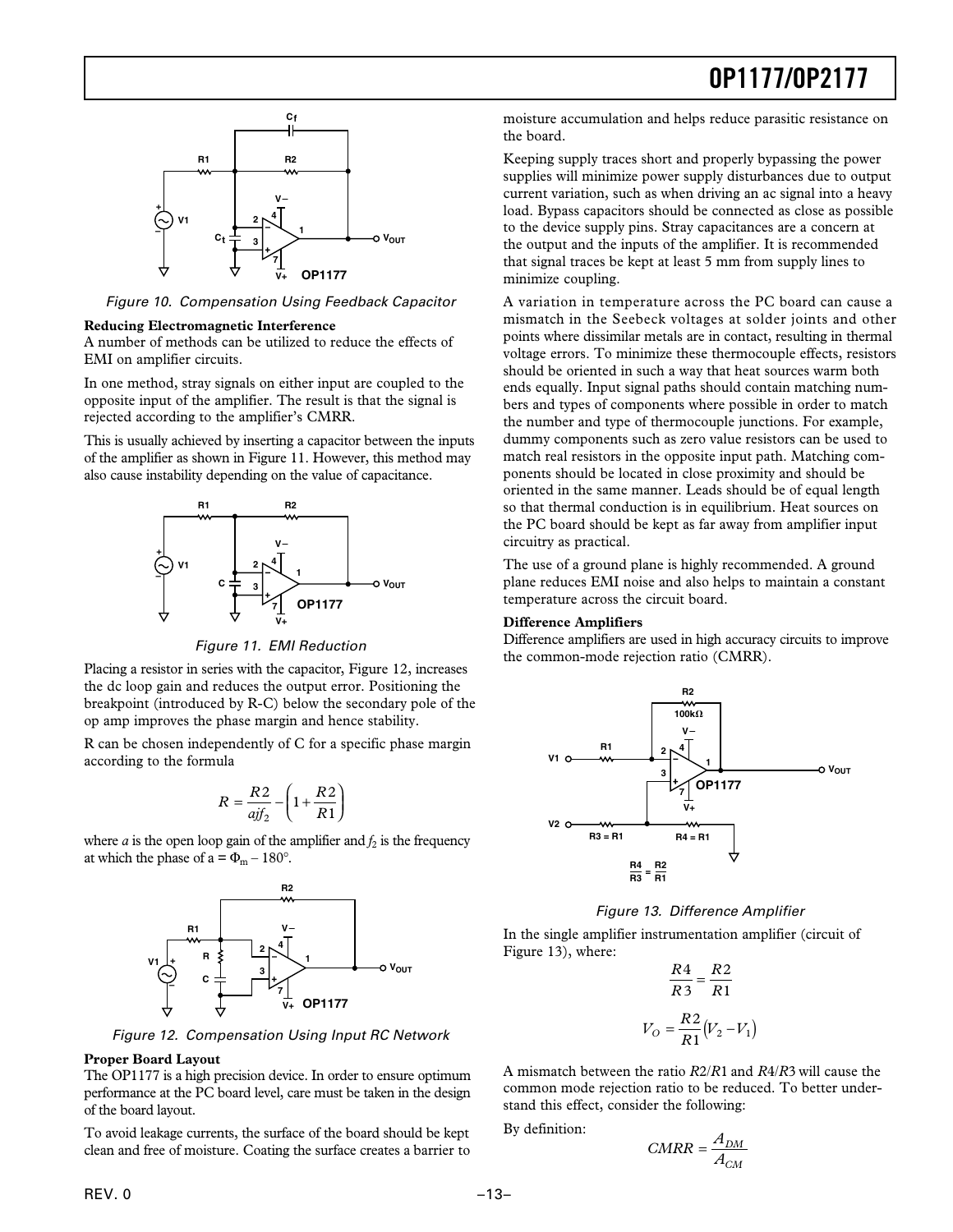where  $A_{DM}$  is the differential gain and  $A_{CM}$  is the common-mode gain.

$$
A_{DM} = \frac{V_O}{V_{DIFF}} \text{ and } A_{CM} = \frac{V_O}{V_{CM}}
$$
  

$$
V_{DIFF} = V_1 - V_2 \text{ and } V_{CM} = \frac{1}{2}(V_1 + V_2)
$$

In order for this circuit to act as a difference amplifier, its output must be proportional to the differential input signal.

From Figure 13,

$$
V_O = -\left(\frac{R2}{R1}\right) V_1 + \left[\frac{\left(1 + \frac{R2}{R1}\right)}{\left(1 + \frac{R3}{R4}\right)}\right] V_2
$$

Arranging terms and combining the equations above yields:

$$
CMRR = \frac{R4R1 + R3R2 + 2R4R2}{2R4R1 - 2R2R3}
$$
 (1)

The sensitivity of CMRR with respect to the *R*1 is obtained by taking the derivative of CMRR, in Equation 1, with respect to *R*1.

$$
\frac{\delta CMRR}{\delta R1} = \frac{\delta}{\delta R1} \left( \frac{R1R4}{2R1R4 - 2R2R3} + \frac{2R2R4 + R2R3}{2R1R4 - 2R2R3} \right)
$$

$$
\frac{\delta CMRR}{\delta R1} = \frac{1}{2 - \frac{(2R2R3)}{R1R4}}
$$

Assuming that:  $R1 \approx R2 \approx R3 \approx R4 \approx R$  and  $R(1 - \delta)$  < *R*1, *R*2, *R*3, *R*4 < *R*(1 +  $\delta$ )

The worst-case CMRR error arises when:

 $R1 = R4 = R(1 + \delta)$  and  $R2 = R3 = R(1 - \delta)$ . Plugging these values into Equation 1 yields:

$$
CMRR_{MIN} \cong \left| \frac{1}{2\delta} \right|
$$

where  $\delta$  is the tolerance of the resistors.

Lower tolerance value resistors result in higher common mode rejection (up to the CMRR of the op amp).

Using 5% tolerance resistors, the highest CMRR that can be guaranteed is 20 dB. On the other hand, using 0.1% tolerance resistors would result in a common mode rejection ratio of at least 54 dB (assuming that the op amp CMRR  $\times$  54 dB.

With the CMRR of OP1177 at 120 dB minimum, the resistor match will be the limiting factor in most circuits. A trimming resistor can be used to further improve resistor matching and CMRR of the difference amp circuit.

#### **A High Accuracy Thermocouple Amplifier**

A thermocouple consists of two dissimilar metal wires placed in contact. The dissimilar metals produce a voltage

$$
V_{TC} = \alpha (T_J - T_R)
$$

where  $T_J$  is the temperature at the measurement of the hot junction,  $T_R$  the one at the cold junction and a the Seebeck coefficient specific to the dissimilar metals used in the thermocouple.  $V_{TC}$  is the thermocouple voltage.  $V_{TC}$  becomes larger with increasing temperature.

Maximum measurement accuracy requires cold junction compensation of the thermocouple as described below.

To perform the cold-junction compensation, apply a copper wire short across the terminating junctions (inside the isothermal block) simulating a 0°C point. Adjust the output voltage to zero using the trimming resistor R5 and then remove the copper wire.

The OP1177 is an ideal amplifier for thermocouple circuits, since it has a very low offset voltage, excellent PSSR and CMRR, and low noise at low frequencies.

It can be used to create a thermocouple circuit with great linearity. Resistors R1 and R2 and diode D1 shown in Figure 14 are mounted in an isothermal block.



Figure 14. Type K Thermocouple Amplifier Circuit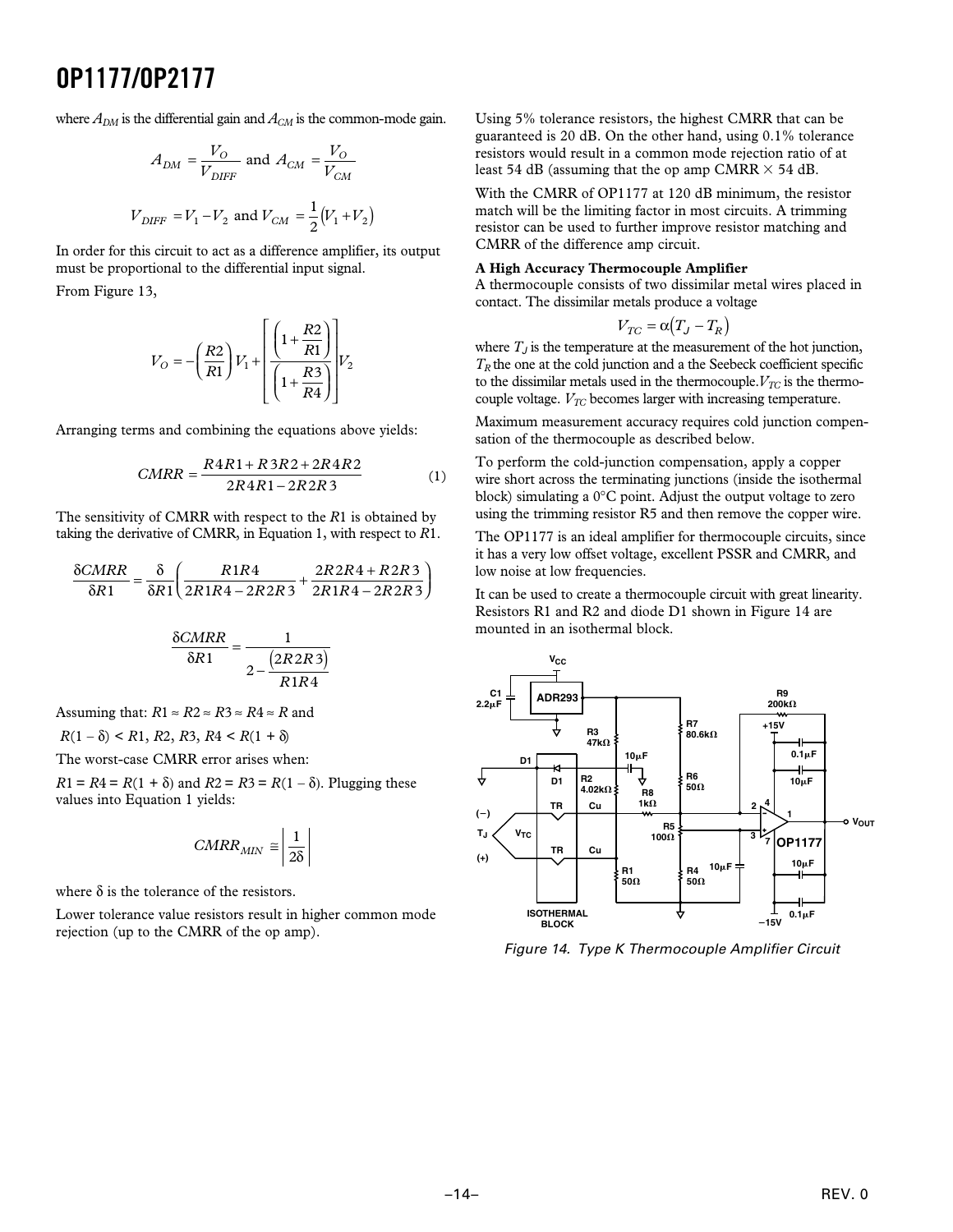#### **Low Power Linearized RTD**

A common application for a single element varying bridge is an RTD thermometer amplifier as shown in Figure 15. The excitation is delivered to the bridge by a 2.5 V reference applied at the top of the bridge.

RTDs may have thermal resistance as high as 0.5°C to 0.8°C per mW. In order to minimize errors due to resistor drift, the current through each leg of the bridge must be kept low. In this circuit, the amplifier supply current flows through the bridge.

However, at the OP1177 maximum supply current of 600 µA, the RTD dissipates less than 0.1 mW of power even at the highest resistance. Errors due to power dissipation in the bridge are kept to under 0.1°C.

Calibration of the bridge can be made at the minimum value of temperature to be measured by adjusting  $R_p$  until the output is zero.

To calibrate the output span, set the full-scale and linearity pots to midpoint and apply a 500°C temperature to the sensor or substitute the equivalent 500°C RTD resistance.

Adjust the full-scale pot for a 5 V output. Finally, apply 250°C or the equivalent RTD resistance and adjust the linearity pot for 2.5 V output.

The circuit achieves better than  $\pm 0.5^{\circ}$ C accuracy after adjustment.



Figure 15. Low Power Linearized RTD Circuit

#### **Single Op Amp Bridge**

The low input offset voltage drift of the OP1177 makes it very effective for bridge amplifier circuits used in RTD signal conditioning. It is often more economical to use a single bridge op amp as opposed to an instrumentation amplifier.

In the circuit of Figure 16, the output voltage at the op amp is:

$$
V_O = \frac{R2}{R} \left[ V_{REF} \left( \frac{\delta}{\frac{R1}{R} + \left( 1 + \frac{R1}{R2} \right) (1 + \delta)} \right) \right]
$$

where  $\delta = \Delta R/R$  is the fractional deviation of the RTD resistance with respect to the bridge resistance due to the change in temperature at the RTD.

For  $\delta \ll 1$ , the expression above becomes:

$$
V_O \cong \left(\frac{R2}{R}\right) V_{REF} \left(\frac{\delta}{1 + \frac{R1}{R} + \frac{R1}{R2}}\right) = \left[\left(\frac{R2}{R}\right) \left(1 + \frac{R1}{R2}\right) + \left(\frac{R1}{R2}\right)\right] V_{REF} \delta
$$

With  $V_{REF}$  constant, the output voltage is linearly proportional to δ with a gain factor of:



Figure 16. Single Bridge Amplifier

#### **REALIZATION OF ACTIVE FILTERS Bandpass KRC or Sallen-Key Filter**

The low offset voltage and the high CMRR of the OP1177 make it an excellent choice for precision filters such as the KRC filter shown in Figure 17. This filter type offers the capability to tune the gain and the cutoff frequency independently.

Since the common-mode voltage into the amplifier varies with the input signal in the KRC filter circuit, a high CMRR is required to minimize distortion. Also, the low offset voltage of the OP1177 allows a wider dynamic range when the circuit gain is chosen to be high.

The circuit of Figure 17 consists of two stages. The first stage is a simple high pass filter whose corner frequency  $f_C$  is:

$$
\frac{1}{2\pi\sqrt{C\,1C\,2R\,1R\,2}}\tag{2}
$$

and whose

$$
Q = K \sqrt{\frac{R1}{R2}}
$$
 (3)

where  $K$  is the dc gain.